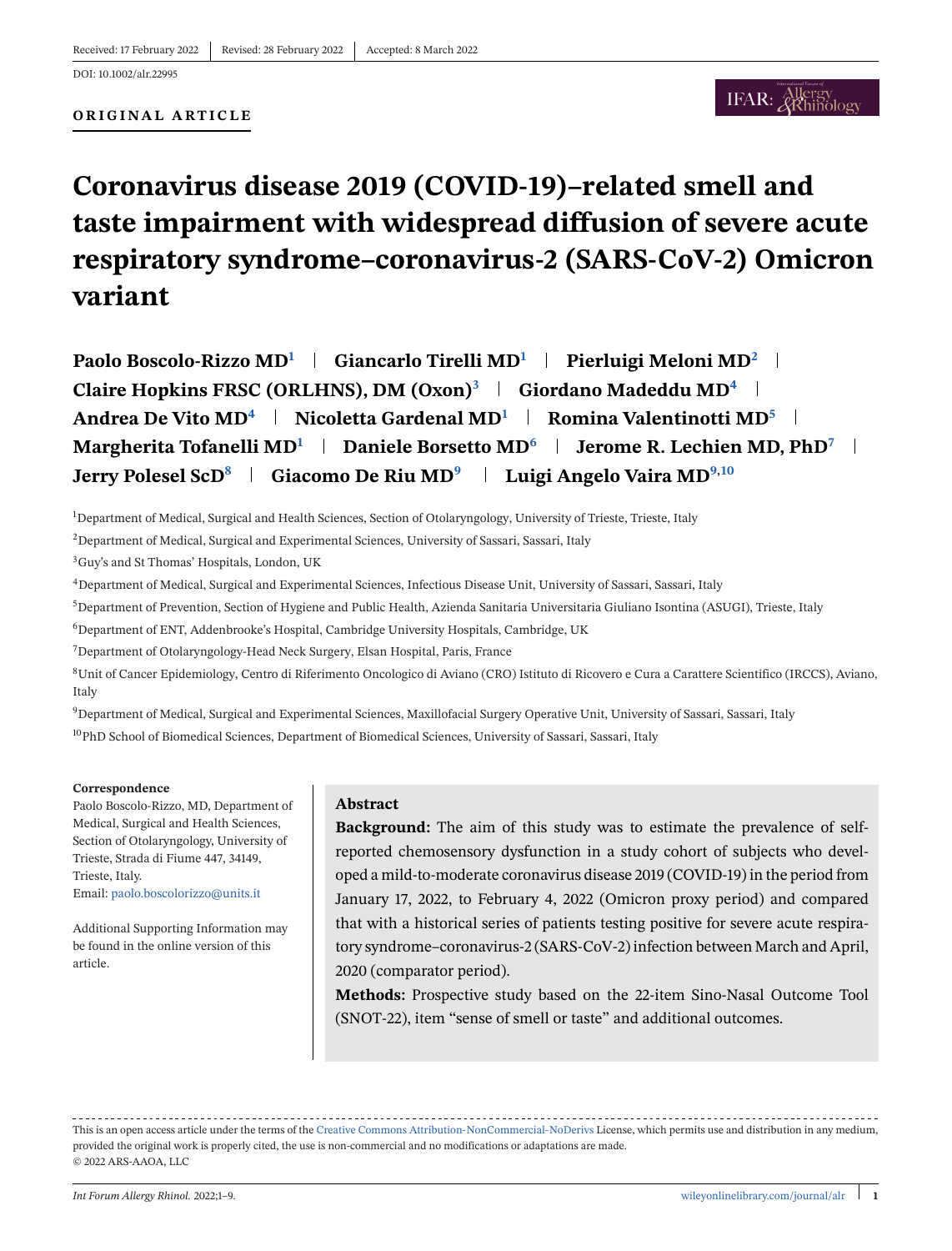**Results:** Patients' characteristics and clinical presentations of COVID-19 were evaluated and compared in 779 patients, 338 of the study cohort and 441 of the historical series. The prevalence of self-reported chemosensory dysfunction during the proxy Omicron period (32.5%; 95% confidence interval [CI], 27.6–37.8) was significantly lower from that during the comparator period (66.9%; 95% CI, 62.3–71.3) (*p* < 0.001). Nearly one-quarter of patients (24.6%; 95% CI, 20.1–29.5) reported an altered sense of smell during the proxy Omicron period compared to 62.6% (95% CI, 57.9–67.1) during the comparator period ( $p < 0.001$ ). Similarly, the prevalence of an altered sense of taste dropped to 26.9% (95% CI, 22.3–32.0) during the proxy Omicron period from 57.4% (95% CI, 52.6–62.0) during the comparator period ( $p < 0.001$ ). The severity of chemosensory dysfunction was lower in the proxy Omicron period compared to the comparator period ( $p < 0.001$ ). **Conclusion:** The prevalence and the severity of COVID-19–associated smell and taste dysfunction has dropped significantly with the advent of the Omicron variant but it still remains above 30%.

#### **KEYWORDS**

COVID-19, olfactory dysfunction, Omicron variant, SARS-CoV-2, smell, taste

# **1 INTRODUCTION**

In December 2021, the World Health Organization (WHO) defined five severe acute respiratory coronavirus 2 (SARS-CoV-2) variants of concern (VOC): Alpha (B.1.1.7), Beta (B.1.351), Gamma (P.1), Delta (B.1.617.2 and AY lineages), and Omicron (originally B.1.1.529, then reclassified into BA lineages).<sup>1</sup> The Omicron variant, first detected in South Africa on October 24, 2021, represents the most recently recognized VOC.<sup>2</sup> Compared to Delta, which was the most prevalent variant worldwide in December 2021, Omicron spread more rapidly, becoming the dominant variant in January 2022.<sup>3</sup>

Omicron seems to cause a less severe disease with determinants of severity being multifactorial and including a lower replication competence in the lung parenchyma compared to bronchus. $4$  Consistently, the spectrum of symptoms is expected to differ from that observed in the coronavirus disease 2019 (COVID-19) driven by other SARS-CoV-2 strains. However, to the best of our knowledge, only one report has been published so far regarding the prevalence of different symptoms in infections driven by this VOC. $5$ 

Smell and taste dysfunction were consistently reported among the most common symptoms of COVID-19 with about 65%–70% of patients with mild-to-moderate disease experiencing a chemosensory impairment during the acute phase of the COVID-19. $6-8$  Recently, in a series of 81 subjects tested positive for the SARS-CoV-2 Omicron vari-

ant, the impairment of the sense of smell and taste was selfreported by 12% and 23% of patients, respectively.<sup>5</sup> Since January 17, 2022, the Omicron variant was by far the most predominant variant in Italy, with an overall prevalence of 95.8%.<sup>9</sup> Particularly, in Friuli Venezia-Giulia and Sardinia, the prevalence of SARS-CoV-2 infection driven by the Omicron variant was 97.0% and 96.2%, respectively. $9$ 

The aim of this study was to determinate the prevalence of self-reported chemosensory dysfunction in a series of Italian subjects who developed a mild-to-moderate COVID-19 after January 17, 2022, and to compare it with that of a cohort of patients who tested positive for SARS-CoV-2 infection and were evaluated during the first wave of the pandemic in Italy.

# **2 PATIENTS AND METHODS**

The study was approved by the Ethics Committees of the Friuli Venezia Giulia Region (CEUR-OS156) and University Hospital of Cagliari (PG 2021/7118). Informed consent was obtained for telephone interviews.

# **2.1 Subjects**

This is a prospective study on mild-to-moderate symptomatic adult patients resident in Friuli Venezia Giulia and Sardinia, who tested positive for SARS-CoV-2 RNA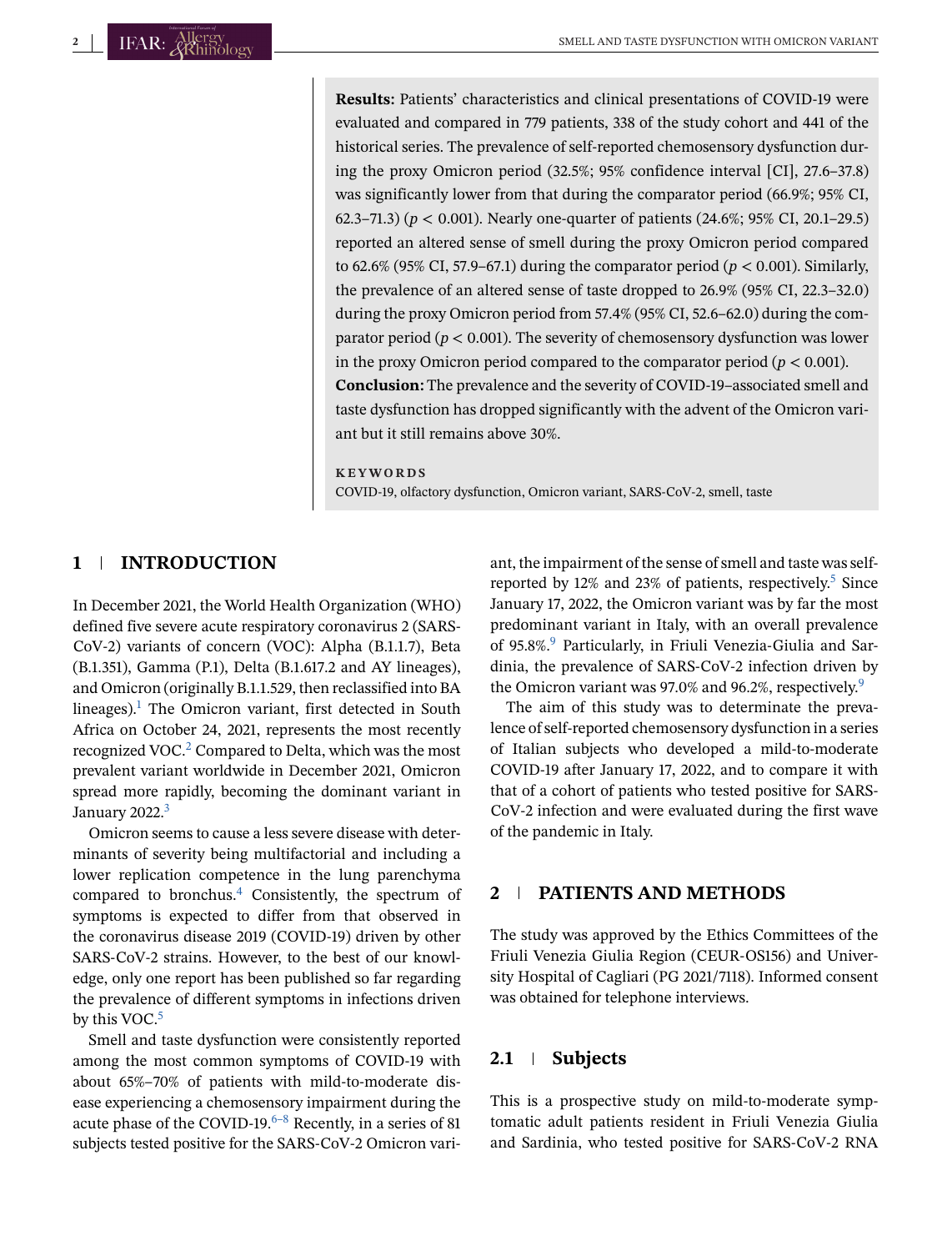by polymerase chain reaction (PCR) on nasopharyngeal swabs performed according to WHO recommendations between January 17 and February 4, 2022.<sup>10</sup> Consecutive contacts of subjects with a confirmed diagnosis of SARS-CoV-2 infection were identified by the hospitals involved. Patients were considered mildly-to-moderately symptomatic if they had less severe clinical symptoms with no evidence of pneumonia, not requiring hospitalization, and therefore considered suitable for being treated at home. Participants had to be interviewed within 1 month of the first positive swab. To be included in the study, subjects had to be recovered from the infection with a negative PCR confirmation on the nasopharyngeal swab or have had remission of symptoms for at least 7 days. The exclusion criteria were as follows: contact information not available, uncooperative patients, assisted ventilation, psychiatric or neurological disorders, previous surgery or radiotherapy in the oral and nasal cavities, preexisting self-reported smell and taste dysfunction, history of head trauma, allergic rhinitis, and chronic rhinosinusitis. The subjects were contacted by telephone by the researchers and interviewed.

## **2.2 Questionnaires**

Telephone interview were conducted between January 28 and February 14, 2022. Demographic and clinical data were collected through standardized questions administered during the interview including gender, age, self-reported height and weight, smoking habit, and the following comorbidities: immunosuppression, diabetes, cardiovascular diseases, active cancer, chronic respiratory disease, kidney disease, liver disease. Obesity was defined as having a body mass index (BMI) of  $\geq$ 30. Symptoms were assessed through standardized questions and structured questionnaires, including the Acute Respiratory Tract Infection Questionnaire (ARTIQ; with symptoms scored as none, 0; a little, 1; a lot, 2) and the 22-item Sino-Nasal Outcome Test (SNOT-22), item "sense of smell or taste" as previously reported[.6](#page-7-0) The SNOT-22 ranks symptom severity as none (0), very mild (1), mild or slight (2), moderate (3), severe (4), or as bad as it can be (5). Patients with SNOT-22  $\geq$  1 were also asked, based on a binary outcome of yes and no, whether the chemosensory dysfunction involved the sense of smell, taste, or both. Then, patients were asked whether their gustatory alteration involved the perception of basic taste ("Do you have an impairment in the perception of fine taste, e.g., during eating and drinking?") or flavor ("Do you have an impairment in the perception your basic taste: sweet, sour, salty, bitter?"). The dates of the first positive and negative swabs were obtained. In addition, patients were asked if they had already been infected with SARS-CoV-2 since the beginning of the pandemic and if they

had been vaccinated and with how many doses. Individuals were considered fully vaccinated if they had received the required dose(s) of a SARS-CoV-2 vaccine and were at least 14 days after completion.

## **2.3 Statistical analysis**

We compared demographic and clinical data, with special emphasis on chemosensory dysfunction, for patients who developed COVID-19 in the period from January 17, 2022 to February 4, 2022 in Italy (Omicron proxy period), with an historical cohort of patients who completed the same outcomes prospectively, resident in the same Italian regions, who developed COVID-19 between March and April,  $2020$ ,  $11-14$  when the G614 variant<sup>15</sup> was dominant (comparator period). Symptom prevalence was expressed as percentage of total patients, and 95% confidence intervals (CIs) were calculated using the Clopper-Pearson method. Differences in prevalence were evaluated through Fisher's exact test and odds ratios (ORs) for variables associated for chemosensory dysfunction were calculated according to multivariable unconditional logistic regression model adjusted for age and gender. Analyses were performed using R 3.6 and statistical significance was claimed for  $p < 0.05$  (two-tailed). When presenting results from both cohorts the proxy Omicron cohort data is presented first throughout the manuscript, followed by the comparator group.

## **3 RESULTS**

The study included 779 patients, 338 from the study cohort (proxy Omicron period) and 441 from the historical cohort (comparator period).

# **3.1 Characteristics of the proxy omicron period cohort**

Of 482 potential eligible patients, 144 did not respond or declined to take part in the survey leaving a total of 338 (70.1%; median [IQR] age 46 [34–59] years; 183 [54%] women) who participated in the study. Patients' characteristics are reported in Table [1.](#page-3-0) Associated comorbidities were reported by 116 subjects (34.3%), with the most common being cardiovascular diseases reported by 56 patients (16.6%). A total of 279 patients (82.5%) reported that they had been fully vaccinated for SARS-CoV-2. Eighteen patients (5.3%) reported having already contracted a SARS-CoV-2 infection during the previous 2 years. Most frequent symptoms were blocked nose (68.3%), fever (58.9%), and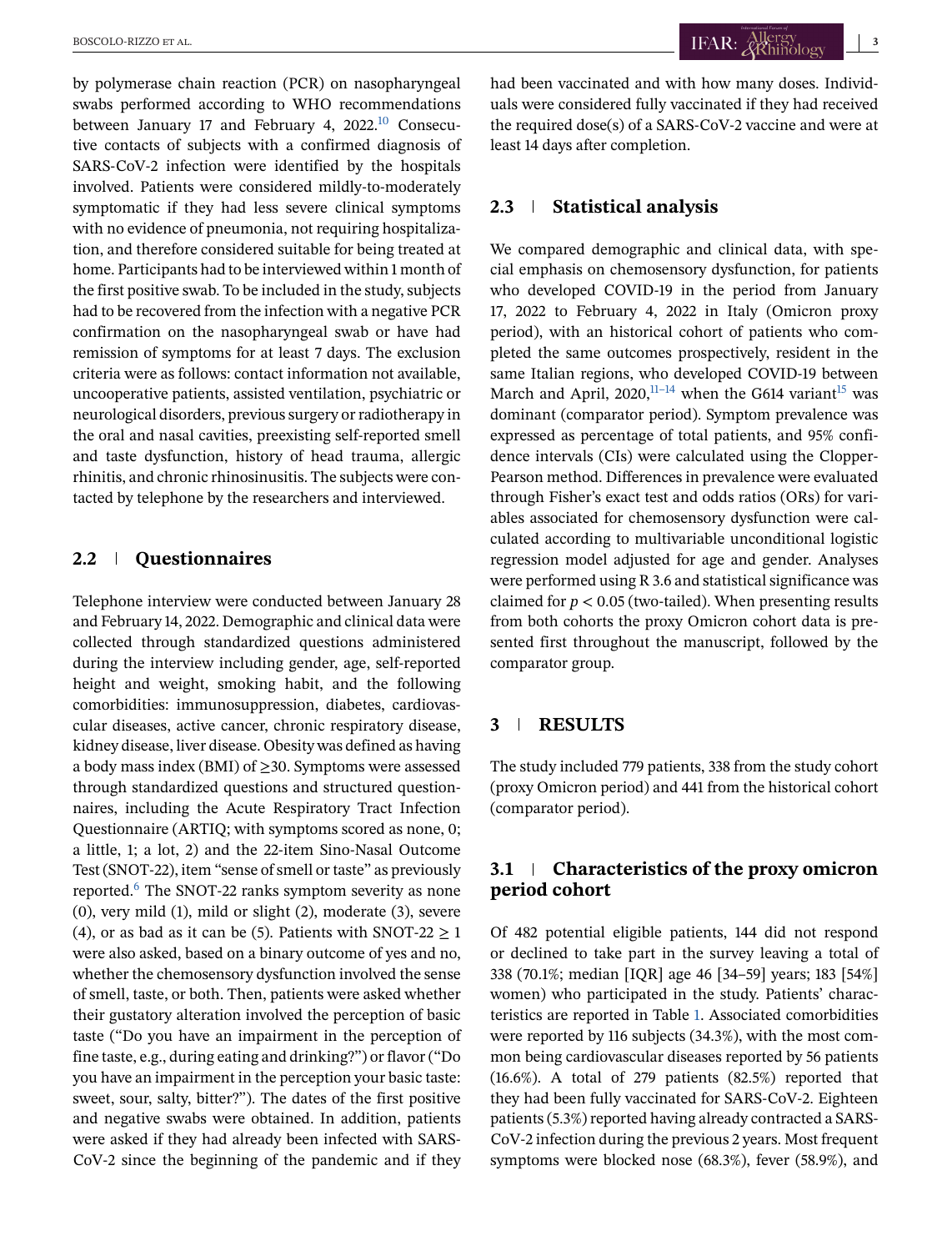<span id="page-3-0"></span>**TABLE 1** Baseline characteristics of patients with mild-to-moderate COVID-19 during the proxy Omicron period versus comparator period

|                                       | Proxy Omicron period ( $n = 338$ ) |                                    | Comparator period ( $n = 441$ ) |                                    |                  |
|---------------------------------------|------------------------------------|------------------------------------|---------------------------------|------------------------------------|------------------|
| Characteristic                        | $\boldsymbol{n}$                   | Prevalence % (95% CI) <sup>a</sup> | $\boldsymbol{n}$                | Prevalence % (95% CI) <sup>a</sup> | $\boldsymbol{p}$ |
| Age, years (median, range)            |                                    | $46(34-59)$                        |                                 | $50(39-58)$                        | 0.160            |
| <b>Sex</b>                            |                                    |                                    |                                 |                                    | 0.885            |
| Male                                  | 155                                | $45.9(40.5-51.3)$                  | 199                             | $45.1(40.4 - 31.4)$                |                  |
| Female                                | 183                                | 54.1 (48.7–559.5)                  | 242                             | $54.9(50.1 - 59.6)$                |                  |
| Smoking status                        |                                    |                                    |                                 |                                    | 0.335            |
| Never                                 | 200                                | $59.2(53.7 - 64.5)$                | 277                             | $62.8(58.1 - 67.3)$                |                  |
| Ever                                  | 138                                | $40.8(35.5 - 46.3)$                | 164                             | 37.2 (32.7-41.9)                   |                  |
| Current alcohol drinking              |                                    |                                    |                                 |                                    | < 0.001          |
| N <sub>0</sub>                        | 245                                | $72.4(67.4 - 77.2)$                | 238                             | 54.0 (49.2-58.7)                   |                  |
| Yes                                   | 93                                 | $27.5(22.8-32.6)$                  | 203                             | $46.0(41.3 - 50.8)$                |                  |
| Comorbidity                           |                                    |                                    |                                 |                                    |                  |
| None                                  | 222                                | $65.7(60.4 - 70.7)$                | 297                             | $67.3(62.8 - 71.7)$                | 0.008            |
| $\mathbf{1}$                          | 68                                 | $20.1(16.0-25.0)$                  | 110                             | $24.9(21.0-29.3)$                  |                  |
| $\geq$ 2                              | 48                                 | $14.2(10.7-18.4)$                  | 34                              | $7.7(5.4 - 10.6)$                  |                  |
| Specific comorbidities                |                                    |                                    |                                 |                                    |                  |
| Immunosuppression                     | 13                                 | $3.8(2.1-6.5)$                     | 22                              | $5.0(3.2 - 7.5)$                   | 0.489            |
| Diabetes mellitus                     | 20                                 | $5.9(3.7-9.0)$                     | 22                              | $5.0(3.2-7.5)$                     | 0.632            |
| Obesity                               | 30                                 | $8.9(6.1-12.4)$                    | 55                              | $12.5(9.5-15.9)$                   | 0.132            |
| Cardiovascular disease                | 56                                 | $16.6(12.8-21.0)$                  | 41                              | $9.3(6.8-12.4)$                    | 0.003            |
| Malignancy                            | 12                                 | $3.6(1.8-6.1)$                     | 12                              | $2.7(1.4-4.7)$                     | 0.536            |
| Chronic respiratory diseases          | 28                                 | $8.3(5.6-11.8)$                    | 23                              | $5.2(3.3 - 7.7)$                   | 0.107            |
| Kidney failure                        | 18                                 | $5.3(3.2-8.3)$                     | 9                               | $2.0(0.9-3.8)$                     | 0.017            |
| Liver disease                         | 16                                 | $4.7(2.7-7.6)$                     | 5                               | $1.1(0.4-2.6)$                     | 0.003            |
| Vaccination status prior to infection |                                    |                                    |                                 |                                    |                  |
| Fully vaccinated <sup>b</sup>         | 266                                | 78.7 (73.9–82.9)                   |                                 | NA                                 |                  |
| Partially vaccinated                  | 23                                 | $6.8(4.4 - 10.0)$                  |                                 | NA                                 |                  |
| Non-vaccinated                        | 49                                 | $14.5(10.9-18.7)$                  |                                 | <b>NA</b>                          |                  |

Abbreviations: CI, confidence interval; COVID-19, coronavirus disease 2019; NA, not applicable; SARS-CoV-2, severe acute respiratory syndrome–coronavirus-2. a95% CIs were calculated using the Clopper-Pearson method.

<sup>b</sup>Individuals were considered fully vaccinated if they had received the required dose(s) of a SARS-CoV-2 vaccine and were at least 14 days past completion.

dry cough (56.8%) (Table [2\)](#page-4-0). Alterations of sense of smell or taste were reported by 110 patients (32.5%; 95% CI, 27.6– 37.8), with 61 patients reporting a SNOT-22 > 2 (18.0; 95% CI, 14.1–22.6). Eighteen patients (5.3%) reported a score of 5 (Table [2\)](#page-4-0). When asked about basic taste and flavor perception, 72 (21.3%) and 87 (25.7%) patients, respectively, selfreported an impairment with 68 (20.1%) subjects reporting both (data not shown).

# **3.2 Differences in clinical presentation comparing the two periods**

The study cohort was compared with an historical cohort of 441 patients who developed SARS-CoV-2 infection between March and April, 2020 (comparator period). The

two cohorts showed similar distribution by gender, age, and smoking status. Approximately one-third of patients reported comorbidities in both periods (34.3% in the proxy Omicron period and 32.7% in the comparator period). However, multimorbidity was more frequent in the proxy Omicron period than in the comparator period (14.2% vs. 7.7%,  $p = 0.008$ ). Cardiovascular disease was significantly most frequent in the Omicron period (16.6% vs. 9.3%,  $p =$ 0.003).

Significant differences in the prevalence of symptoms between the two periods were observed (Table [2\)](#page-4-0). Particularly, blocked nose (68.3% vs. 26.3%; *p* < 0.001), dry cough (56.8% vs. 45.1%; *p* = 0.002), headache (55.0% vs. 45.4%; *p* = 0.005), sore throat (50.9% vs. 25.6%; *p* < 0.001), coughing up mucus (26.0% vs. 12.7%; *p* < 0.001), and sinonasal pain (20.1% vs. 12.2%; *p* = 0.004) were more common in the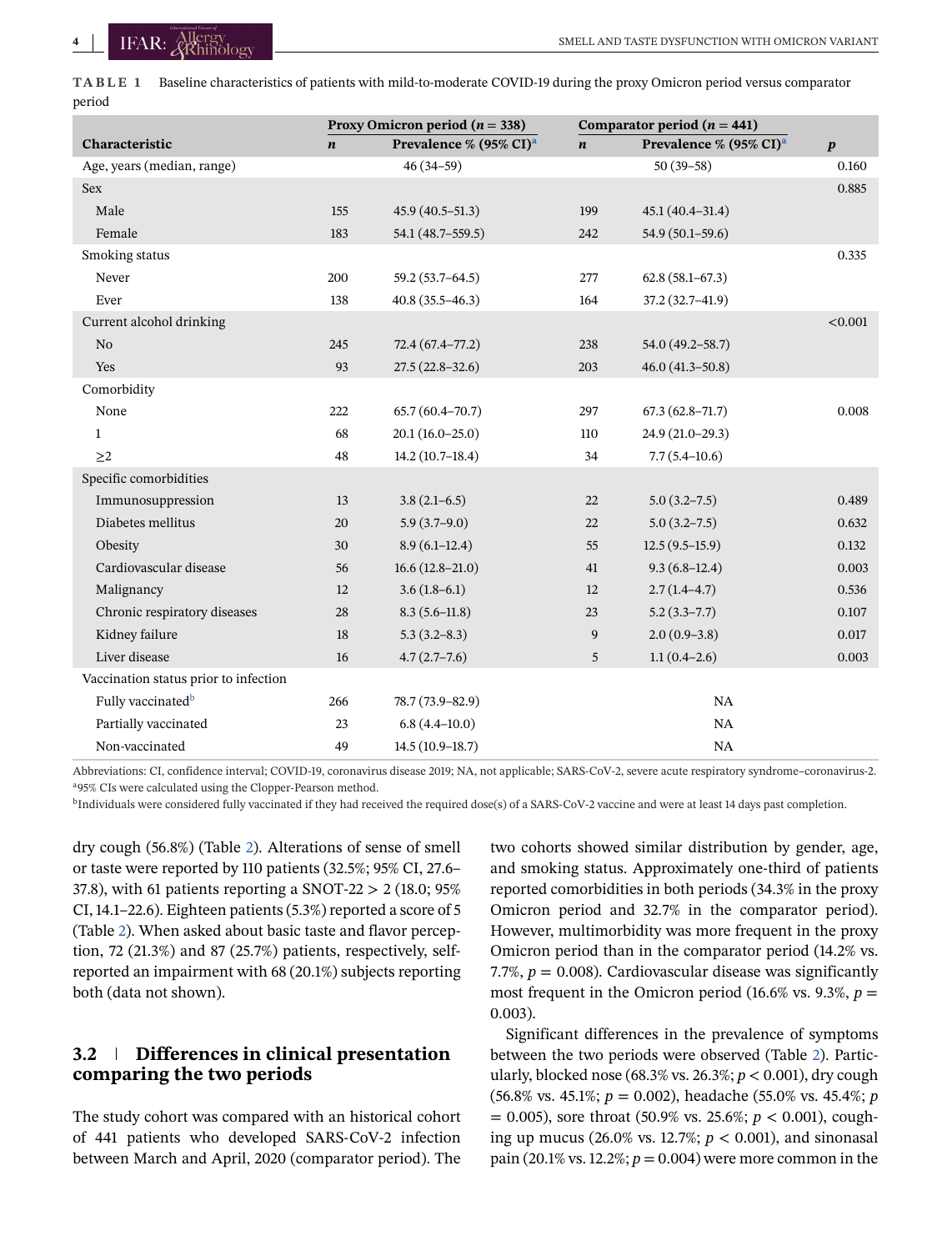<span id="page-4-0"></span>**TABLE 2** Characteristics and prevalent symptoms in patients with mild-to-moderate COVID-19 during the proxy Omicron period versus comparator period

|                                                             | Proxy Omicron period ( $n = 338$ ) |                                    | Comparator period $(n = 441)$ |                                    |                  |
|-------------------------------------------------------------|------------------------------------|------------------------------------|-------------------------------|------------------------------------|------------------|
| Characteristic                                              | $\boldsymbol{n}$                   | Prevalence % (95% CI) <sup>a</sup> | $\boldsymbol{n}$              | Prevalence % (95% CI) <sup>a</sup> | $\boldsymbol{p}$ |
| Symptoms based on the ARTIQ <sup>b</sup>                    |                                    |                                    |                               |                                    |                  |
| Dry cough                                                   | 192                                | $56.8(51.3 - 62.2)$                | 199                           | 45.1 (40.4-49.9)                   | 0.002            |
| Coughing up mucus                                           | 88                                 | $26.0(21.4-31.1)$                  | 56                            | $12.7(9.7-16.2)$                   | < 0.001          |
| Blocked nose                                                | 231                                | $68.3(63.1-73.3)$                  | 116                           | $26.3(22.2 - 30.7)$                | < 0.001          |
| Fever                                                       | 199                                | 58.9 (53.4-64.2)                   | 295                           | $66.9(62.3 - 71.2)$                | 0.024            |
| Headache                                                    | 186                                | 55.0 (49.6-60.4)                   | 200                           | 45.4 (40.6-50.1)                   | 0.005            |
| Sore throat                                                 | 172                                | $50.9(45.4 - 56.3)$                | 113                           | $25.6(21.6 - 30.0)$                | < 0.001          |
| Muscle pain                                                 | 173                                | $51.2(45.7-56.6)$                  | 223                           | $50.6(45.8-55.3)$                  | 0.885            |
| Joint pain                                                  | 151                                | $44.7(39.3 - 50.1)$                | 217                           | 49.2 (44.4-54.0)                   | 0.219            |
| Chest pain                                                  | 72                                 | $21.3(17.1-26.1)$                  | 92                            | $20.9(17.2 - 25.0)$                | 0.929            |
| Sinonasal pain                                              | 68                                 | $20.1(16.0-24.8)$                  | 54                            | $12.2(9.3-15.7)$                   | 0.004            |
| Loss of appetite                                            | 96                                 | 28.4 (23.7-33.5)                   | 176                           | 39.9 (35.3-44.6)                   | < 0.001          |
| Problems breathing                                          | 79                                 | $23.3(19.0-28.3)$                  | 102                           | $23.1(19.3-27.4)$                  | 0.932            |
| Wheezing                                                    | 48                                 | $14.2(10.7-18.4)$                  | 57                            | $12.9(9.9-16.4)$                   | 0.672            |
| Shortness of breath                                         | 92                                 | $27.2(22.5-32.3)$                  | 138                           | $31.3(27.0-35.8)$                  | 0.235            |
| Felt tired                                                  | 241                                | $71.3(66.2 - 76.1)$                | 301                           | $68.3(63.7-72.6)$                  | 0.388            |
| Other symptoms                                              |                                    |                                    |                               |                                    |                  |
| Red eyes                                                    | 27                                 | $8.0(5.3-11.4)$                    | 71                            | $16.1(12.8-19.9)$                  | < 0.001          |
| Diarrhea                                                    | 70                                 | $20.7(16.5-25.4)$                  | 158                           | $35.8(31.3 - 40.5)$                | < 0.001          |
| Nausea                                                      | 63                                 | $18.6(14.6-23.2)$                  | 80                            | $18.1(14.7-22.1)$                  | 0.926            |
| Vomiting                                                    | 15                                 | $4.4(2.5-7.2)$                     | 27                            | $6.1(4.1 - 8.8)$                   | 0.339            |
| Abdominal pain                                              | 53                                 | $153.7(12.0-20.0)$                 | 54                            | $12.2(9.3-15.7)$                   | 0.174            |
| Insomnia                                                    | 62                                 | $18.3(14.4 - 22.9)$                | 100                           | $22.7(18.8-26.9)$                  | 0.154            |
| <b>Dizziness</b>                                            | 37                                 | $10.9(7.8-14.8)$                   | 55                            | $12.5(9.5-15.9)$                   | 0.576            |
| Chemosensory impairment (SNOT-22 $\geq$ 1)                  |                                    |                                    |                               |                                    | $<\!\!0.001$     |
| Yes                                                         | 110                                | $32.5(27.6-37.8)$                  | 295                           | $66.9(62.3 - 71.3)$                |                  |
| No                                                          | 228                                | $67.5(62.2 - 72.4)$                | 146                           | $33.1(28.7-37.7)$                  |                  |
| Type of chemosensory impairment                             |                                    |                                    |                               |                                    |                  |
| Smell                                                       | 83                                 | $24.6(20.1-29.5)$                  | 276                           | $62.6(57.9-67.1)$                  | < 0.001          |
| <b>Taste</b>                                                | 91                                 | $26.9(22.3 - 32.0)$                | 253                           | $57.4(52.6 - 62.0)$                | < 0.001          |
| Smell and taste                                             | 65                                 | $19.2(15.2 - 23.8)$                | 234                           | $53.1(48.3 - 57.8)$                | < 0.001          |
| Only smell                                                  | 18                                 | $5.3(3.2 - 8.3)$                   | 42                            | $9.5(7.0-12.7)$                    | 0.003            |
| Only taste                                                  | $26\,$                             | $7.7(5.1-11.1)$                    | 19                            | $4.3(2.6-6.6)$                     | 0.371            |
| Severity of alteration of sense of smell or taste (SNOT-22) |                                    |                                    |                               |                                    |                  |
| $0 = None$                                                  | 228                                | $67.5(62.2 - 72.4)$                | 146                           | $33.1(28.7-37.7)$                  | < 0.001          |
| $1 = \text{Very mild}$                                      | 21                                 | $6.2(3.9-9.3)$                     | 7                             | $1.6(0.6-3.2)$                     |                  |
| $2 = Mid/light$                                             | 28                                 | $8.3(5.6-11.8)$                    | 35                            | $7.9(5.6-10.9)$                    |                  |
| $3 =$ Moderate                                              | 27                                 | $8.0(5.3-11.4)$                    | 48                            | $10.9(8.1 - 14.2)$                 |                  |
| $4 =$ Severe                                                | 16                                 | $4.7(2.7-7.6)$                     | 64                            | $14.5(11.4-18.2)$                  |                  |
| $5 = As$ bad as it can be                                   | $18\,$                             | $5.3(3.2 - 8.3)$                   | 141                           | $32.0(27.6 - 36.5)$                |                  |

Abbreviations: ARTIQ, acute respiratory tract infection questionnaire; CI, confidence interval; COVID-19, coronavirus disease 2019; SNOT-22, 22-item Sino-Nasal Outcome Test.

a95% CIs were calculated using the Clopper-Pearson method.

b<sub>Prevalence</sub> is combined response of "a little" or "a lot."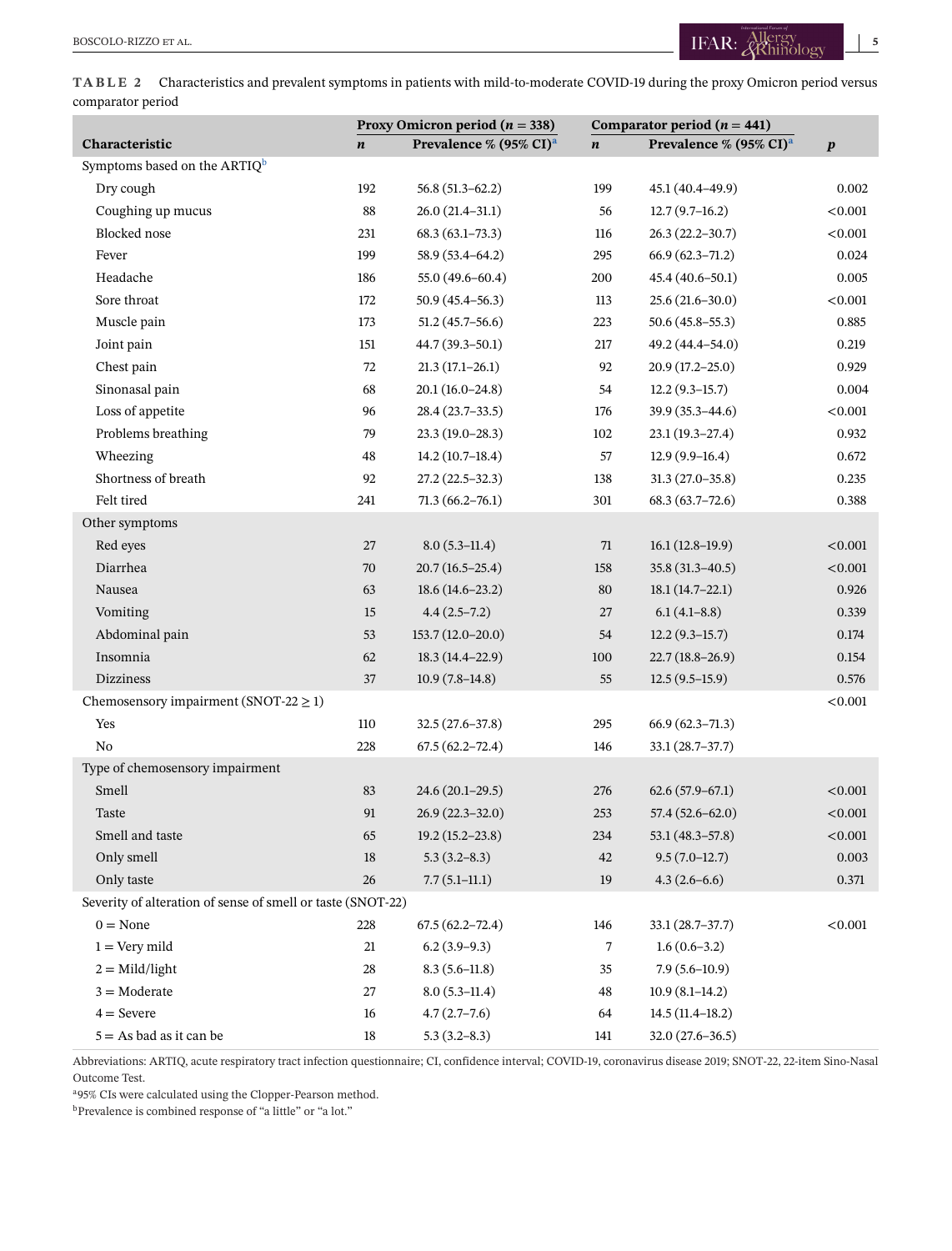proxy Omicron period, whereas loss of appetite, diarrhea, and red eyes were significantly reported more frequently in the comparator period (Table [2\)](#page-4-0).

The prevalence of self-reported chemosensory dysfunction during the proxy Omicron period (32.5%) was significantly lower from that during the comparator period  $(66.9%) (p < 0.001)$ . Almost one-quarter  $(24.6%)$  of patients reported an altered sense of smell during the proxy Omicron period compared to 62.6% during the comparator period ( $p < 0.001$ ). Similarly, the prevalence of an altered sense of taste dropped to 26.9% during the proxy Omicron period, from 57.4% during the comparator period (*p* < 0.001). Moreover, the severity of chemosensory dysfunction, as measured by SNOT-22 score, was significantly lower in the proxy Omicron period compared to the comparator period ( $p < 0.001$ ).

# **3.3 Variables associated with chemosensory dysfunction**

None of the tested variables emerged as significantly associated with chemosensory alteration in patients who contracted the infection during the proxy Omicron period (Supplementary Table). Vaccination status was not predictive of the chemosensory outcome, with 33.3% and 32.3% of fully-vaccinated and partially-vaccinated/unvaccinated subjects, respectively, self-reporting a SNOT-22  $\geq$  1 (*p* = 0.888). Although nasal obstruction was present in more than two-thirds of patients, the prevalence of smell dysfunction in patients with and without nasal obstruction was 25.1% (58/173) and 24.3% (26/81), respectively (*p* = 1.000).

# **4 DISCUSSION**

We observed a statistically significant reduction in the prevalence of smell and taste alterations in patients who developed the disease during the proxy Omicron period compared to that observed in patients who contracted SARS-CoV-2 infection during the comparator period, with the prevalence of smell and taste dysfunction dropping from 63% to 25% and from 57% to 27%, respectively.

One of the possible reasons for this difference is the modulation that the vaccine may have had on clinical expression of SARS-CoV-2 infection. Indeed, vaccination has amply demonstrated its effectiveness in making the clinical manifestations of COVID-19 less severe.<sup>16,17</sup> However, in the present series the prevalence of chemosensory dysfunction was not influenced by the vaccination status. Furthermore, a vaccination effect on the prevalence of chemosensory disorders does not appear to be supported

by several other observations. Current vaccines against SARS-CoV-2 are based on systemic injection that predominantly induces production of circulatory immunoglobulin G (IgG) and, potentially, cytotoxic T cells, which are poorly effective at generating mucosal immune responses; that is, secretory  $I\varnothing A$ <sup>18</sup> Therefore, the olfactory neuroepithelium appears theoretically still vulnerable to SARS-CoV-2 even in vaccinated patients. Early studies found no significant correlation between serum immunoglobulin levels and duration of olfactory disfunction.<sup>[19,20](#page-7-0)</sup> The correlation is instead significant with nasal immunoglobulin. $20$  Also, vaccination was demonstrated to be less effective against the highly mutated Omicron variant<sup>[21](#page-7-0)</sup> and the data of the present analysis support this: even patients who received the booster dose developed a symptomatic disease. Finally, we previously observed that chemosensory dysfunctions were among the most frequent symptoms of COVID-19 in vaccinated subjects when the pandemic was mainly driven by the Delta variant. $^{22}$ 

The Omicron variant is a highly mutated strain of SARS-CoV-2, showing many substitutions in the spike glycoprotein, which may impact on the affinity for the angiotensin converting enzyme 2 (ACE-2) receptor. It has been shown that the supporting cells as well as horizontal basal cells and globose basal of the olfactory neuroepithelium are targeted by SARS-CoV-2. $^{23,24}$  Both of these cell populations display the molecular makeup that makes these cells prone to SARS-CoV-2 infection, that is, ACE2 receptor and transmembrane serine protease 2 (TMPRSS2), which are, conversely, not expressed by the olfactory sensory neurons[.23,24](#page-7-0) Recent experimental observations support the fact that the Omicron variant has an unique mechanism of cellular entry which shifted cell trophism from TMPRSS2-expressing cells. $25$  Thus, a different interaction between the virus and cellular targets may be responsible for the reduction in the chemosensory impairment observed during the proxy Omicron period.

Smell and taste impairment were consistently described as pathognomonic manifestations of COVID-19, with several studies confirming the high sensitivity and specificity of self-reported new onset of smell and/or taste impairment for COVID-19 in populations of patients with flu-like symptoms. $26-28$  It is very likely that the advent of Omicron may deprive us of this differential diagnosis tool and that COVID-19, at least in its mild-moderate form, can easily be confused with other respiratory infections. Furthermore, symptoms of upper airway involvement, that is, blocked nose, sore throat, and coughing up mucus, were predominant in patients of the proxy Omicron period and quite more frequent than what observed in patients infected during the first wave of the pandemic.

Regarding the pathogenesis of the alteration of smell, conductive loss was thought not to play a major role in the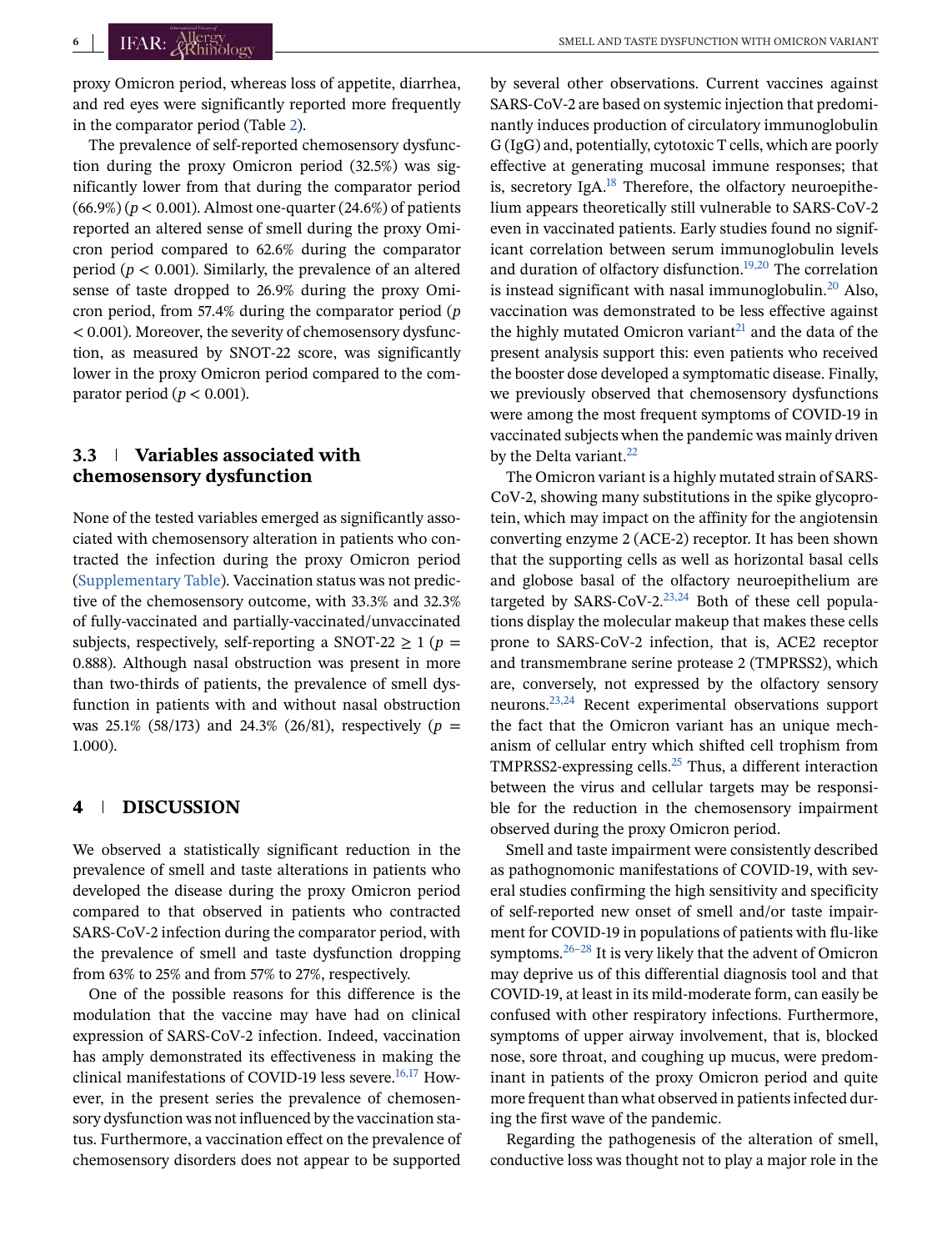underlying mechanism, given the relatively lower prevalence of obstruction. Instead, damage to the supporting cells of the olfactory epithelium leading to indirect injury to the olfactory sensory neurons, $^{29}$  $^{29}$  $^{29}$  and downregulation of receptor expression are thought to be more important as the underlying mechanism of olfactory  $loss<sup>30</sup>$ . The higher prevalence of nasal obstruction and the lesser severity of the chemosensory dysfunction observed in the study cohort suggests that at least in part a conductive loss blocking inspired odorants from reaching the olfactory cleft in the nasal cavity could be a possible cause of the loss of smell in patients infected by the Omicron variant, perhaps with sparing of injury to the olfactory epithelium itself.  $31,32$  Further work will be required to test this hypothesis.

The high prevalence of COVID-19–associated chemosensory dysfunction observed in these last 2 years was unprecedented. The fall in prevalence of these disorders observed with the advent of the Omicron variant should not induce national health services to reduce the resources allocated to the diagnosis and treatment of smell and taste alterations because one-third of the infected still manifest chemosensitive dysfunctions. There are, indeed, a very large number of patients with long-term COVID-19 dominated by chemosensory alterations, $14,33$ with important implications on the quality of life of these subjects.  $33,34$  Moreover, even if the prevalence of chemosensory disorders caused by the Omicron variant appears reduced, the greater spread of the virus can still lead to a significant number of patients with alterations in smell or taste. It will be of paramount importance to collect data relating to the evolution of Omicron-related chemosensory disorders, that is, recovery and persistence rate, to fully estimate the burden of chemosensory dysfunction caused by the SARS-CoV-2 Omicron variant.

Finally, the higher prevalence of patients with cardiovascular, hepatic, renal disease, and multimorbidity observed in the study cohort may be due to the lower aggressiveness of the Omicron variant, $35$  where patients with these comorbidities tended to develop severe COVID-19 when infected by other SARS-CoV-2 strains.<sup>36</sup>

This study has the following limitations. First, hospitalized patients were not included in the study. Although this made our cohort more homogeneous, studies evaluating the impact of chemosensory dysfunction in more severe Omicron-driven COVID-19 are needed. Symptoms were self-reported and based on telephone interview. Although we tried to perform a comprehensive symptoms assessment, some symptoms may have been undetected. Furthermore, a more precise evaluation of the chemosensory function by psychophysical assessment was lacking. Another limitation may be the heterogeneity in the vaccine status across participants. Some of them having one dose of vaccine, whereas others completed the three doses at different times before the conduction of the study. Response bias may lead to an overestimation of the prevalence of olfactory dysfunction, although this may apply to both time periods. Ultimately, patient inclusion in the proxy Omicron period was based on epidemiological data from small samples sequenced regionally. We are therefore unable to estimate to what extent the sample is contaminated by non-Omicron cases. However, to reduce this bias, we decided to limit the analysis to cases of SARS-CoV-2 infection diagnosed after January 17, 2022, when the Omicron variant was estimated to be >95%.

# **5 CONCLUSION**

The prevalence and the severity of COVID-19–associated smell and taste dysfunction has dropped significantly with the advent of the Omicron variant but it still remains >30%. Although nasal obstruction was a symptom observed more frequently in the study cohort, the prevalence of chemosensory changes was similar in subjects with and without blocked noses, suggesting that a conductive loss may be the cause of the disturbance only in a fraction of cases. Studying the evolution of chemosensory loss will be of critical importance in assessing the burden of chemosensory dysfunction caused by the SARS-CoV-2 Omicron variant.

#### **ACKNOWLEDGMENTS**

We sincerely thank all patients who participated in this study. We also thank Emilia Cancellieri, MD, Andrea D'Alessandro, MD, Rebecca De Colle, MD, Riccardo Marzolino, MD, Anna Mascherin, MD, Chiara Lazzarin, MD, and Enrico Zanelli, MD, for helping in the collection of patient data.

#### **DATA AVAILABILITY STATEMENT**

The authors confirm that the data supporting the findings of this study are available within the article.

#### **AUTHOR CONTRIBUTIONS**

Paolo Boscolo-Rizzo and Luigi Angelo Vaira had full access to all of the data in the study and take responsibility for the integrity of the data and the accuracy of the data analysis. Concept and design: Paolo Boscolo-Rizzo and Luigi Angelo Vaira. Acquisition, analysis, or interpretation of data: All authors. Drafting of the manuscript: Paolo Boscolo-Rizzo and Luigi Angelo Vaira. Critical revision of the manuscript for important intellectual content: All authors. Statistical analysis: Jerry Polesel. Supervision: Paolo Boscolo-Rizzo, Giancarlo Tirelli, Claire Hopkins, Jerome R. Lechien, Giacomo De Riu, Luigi Angelo Vaira.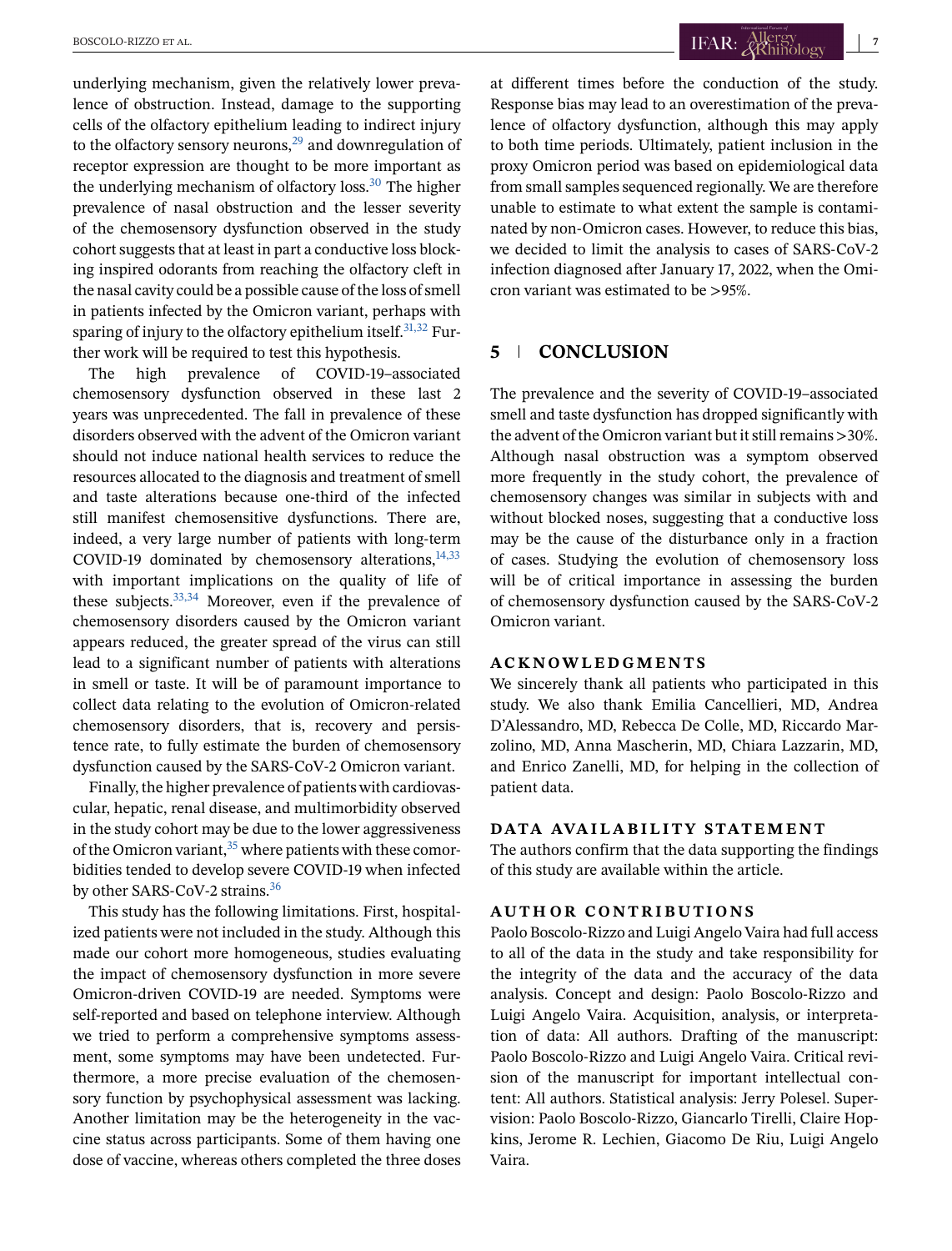# <span id="page-7-0"></span>**CONFLICT OF INTEREST**

The authors declare that they have no conflicts of interest.

## **REFERENCES**

- 1. Tracking SARS-CoV-2 variants. World Health Organization. 2022. Accessed March 18, 2022. [https://www.who.int/health](https://www.who.int/health-topics/typhoid/tracking-SARS-CoV-2-variants)[topics/typhoid/tracking-SARS-CoV-2-variants](https://www.who.int/health-topics/typhoid/tracking-SARS-CoV-2-variants)
- 2. Callaway E. Heavily mutated Omicron variant puts scientists on alert. *Nature*. 2021;600(7887):21.
- 3. Suzuki R, Yamasoba D, Kimura I, et al. Attenuated fusogenicity and pathogenicity of SARS-CoV-2 Omicron variant. *Nature*. Published online February 1, 2022. [https://doi.org/10.](https://doi.org/10.1038/s41486-022-04462-1) [1038/s41486-022-04462-1](https://doi.org/10.1038/s41486-022-04462-1)
- 4. Hui KPY, Ho JCW, Cheung M-C, et al. SARS-CoV-2 Omicron variant replication in human bronchus and lung ex vivo. *Nature*. Published online February 1, 2022. [https://doi.org/10.](https://doi.org/10.1038/s41586-022-04479-6) [1038/s41586-022-04479-6](https://doi.org/10.1038/s41586-022-04479-6)
- 5. Brandal LT, MacDonald E, Veneti L, et al. Outbreak caused by the SARS-CoV-2 Omicron variant in Norway, November to December 2021. *Euro Surveill*. 2021;26:2101147.
- 6. Spinato G, Fabbris C, Polesel J, et al. Alterations in smell or taste in mildly symptomatic outpatients with SARS-CoV-2 infection. *JAMA*. 2020;323:2089–2090.
- 7. Lechien JR, Chiesa-Estomba CM, Place S, et al. Clinical and epidemiological characteristics of 1,420 European patients with mild-to-moderate coronavirus disease 2019. *J Intern Med*. 2020;288:335–344.
- 8. Vaira LA, Deiana G, Fois AG, et al. Objective evaluation of anosmia and ageusia in COVID-19 patients: single-center experience on 72 cases. *Head Neck*. 2020;42:1252–1258.
- 9. [*Press Release N 08/2022 Covid-19, flash survey Iss: 95.8% of Omicron positive samples on 17 January*]. Istituto Superiore di Sanità. Accessed March 18, 2022. [https://old.iss.it/documents/](https://old.iss.it/documents/20126/0/report_Flash_surveyVarianti_17%2Bgennaio%2B2022.pdf/daa6af2a-3670-3757-bcba-651042081c4f?t=1643624975322) [20126/0/report\\_Flash\\_surveyVarianti\\_17+gennaio+2022.pdf/](https://old.iss.it/documents/20126/0/report_Flash_surveyVarianti_17%2Bgennaio%2B2022.pdf/daa6af2a-3670-3757-bcba-651042081c4f?t=1643624975322) [daa6af2a-3670-3757-bcba-651042081c4f?t=1643624975322](https://old.iss.it/documents/20126/0/report_Flash_surveyVarianti_17%2Bgennaio%2B2022.pdf/daa6af2a-3670-3757-bcba-651042081c4f?t=1643624975322)
- 10. Technical guidance. World Health Organization. Accessed March 18, 2020. [https://www.who.int/emergencies/diseases/](https://www.who.int/emergencies/diseases/novel-coronavirus-2019/technical-guidance) [novel-coronavirus-2019/technical-guidance](https://www.who.int/emergencies/diseases/novel-coronavirus-2019/technical-guidance)
- 11. Boscolo-Rizzo P, Guida F, Polesel J, et al. Self-reported smell and taste recovery in coronavirus disease 2019 patients: a one-year prospective study. *Eur Arch Otorhinolaryngol*. 2022;279:515–520.
- 12. Vaira LA, Hopkins C, Salzano G, et al. Olfactory and gustatory function impairment in COVID-19 patients: Italian objective multicenter-study. *Head Neck*. 2020;42:1560–1569.
- 13. Vaira LA, Lechien JR, Khalife M, et al. Psychophysical evaluation of the olfactory function: European Multicenter Study on 774 COVID-19 patients. *Pathogens*. 2021;10:62.
- 14. Boscolo-Rizzo P, Guida F, Polesel J, et al. Sequelae in adults at 12 months after mild-to-moderate coronavirus disease 2019 (COVID-19). *Int Forum Allergy Rhinol*. 2021;11:1685–1688.
- 15. Korber B, Fischer WM, Gnanakaran S, et al. Tracking changes in SARS-CoV-2 spike: evidence that D614G increases infectivity of the COVID-19 virus. *Cell*. 2020;182:812–827.e19.
- 16. Lopez Bernal J, Andrews N, Gower C, et al. Effectiveness of the Pfizer-BioNTech and Oxford-AstraZeneca vaccines on covid-19 related symptoms, hospital admissions, and mortality in older adults in England: test negative case-control study. *BMJ*. 2021;373:n1088.
- 17. Thompson MG, Burgess JL, Naleway AL, et al. Prevention and attenuation of Covid-19 with the BNT162b2 and mRNA-1273 vaccines. *N Engl J Med*. 2021;385:320–329.
- 18. Russell MW, Moldoveanu Z, Ogra PL, et al. Mucosal immunity in COVID-19: a neglected but critical aspect of SARS-CoV-2 infection. *Front Immunol*. 2020;11:611337.
- 19. Maiorano E, Calastri A, Robotti C, et al. Clinical, virological and immunological evolution of the olfactory and gustatory dysfunction in COVID-19. *Am J Otolaryngol*. 2022;43:103170.
- 20. Saussez S, Sharma S, Thiriard A, et al. Predictive factors of smell recovery in a clinical series of 288 coronavirus disease 2019 patients with olfactory dysfunction. *Eur J Neurol*. 2021;28:3702– 3711.
- 21. Collie S, Champion J, Moultrie H, et al. Effectiveness of BNT162b2 vaccine against Omicron variant in South Africa. *N Engl J Med*. 2022;386:494–496.
- 22. Vaira LA, De Vito A, Lechien JR, et al. New onset of smell and taste loss are common findings also in patients with symptomatic COVID-19 after complete vaccination. *Laryngoscope*. 2022;132:419–421.
- 23. Gupta K, Mohanty SK, Mittal A, et al. The cellular basis of loss of smell in 2019-nCoV-infected individuals. *Brief Bioinform*. 2021;22:873–881.
- 24. Lechien JR, Radulesco T, Calvo-Henriquez C, et al. ACE2 & TMPRSS2 expressions in head & neck tissues: a systematic review. *Head Neck Pathol*. 2021;15:225–235.
- 25. Meng B, Abdullahi A, Ferreira IATM, et al. Altered TMPRSS2 usage by SARS-CoV-2 omicron impacts tropism and fusogenicity. *Nature*. Published February 1, 2022. [https://doi.org/10.1038/](https://doi.org/10.1038/s41586-022-04474-x) [s41586-022-04474-x](https://doi.org/10.1038/s41586-022-04474-x)
- 26. Gerkin RC, Ohla K, Veldhuizen MG, et al. Recent smell loss is the best predictor of COVID-19 among individuals with recent respiratory symptoms. *Chem Senses*. 2021;46:bjaa081.
- 27. Yan CH, Faraji F, Prajapati DP, et al. Association of chemosensory dysfunction and Covid-19 in patients presenting with influenza-like symptoms. *Int Forum Allergy Rhinol*. 2020;10:806–813.
- 28. Boscolo-Rizzo P, Borsetto D, Hopkins C, et al. Challenges in interpreting the diagnostic performance of symptoms to predict COVID-19 status: the case of anosmia. *Int Forum Allergy Rhinol*. 2020;10:1113–1115.
- 29. Butowt R, Von Bartheld CS. Anosmia in COVID-19: underlying mechanisms and assessment of an olfactory route to brain infection. *Neuroscientist*. 2021;27:582–603.
- 30. Zazhytska M, Kodra A, Hoagland DA, et al. Non-cellautonomous disruption of nuclear architecture as a potential cause of COVID-19-induced anosmia. *Cell*. 2022;185(6):1052– 1064.e12. <https://doi.org/10.1016/j.cell.2022.01.024>
- 31. Kahn M, Yoo SJ, Clijsters M, et al. Visualizing in deceased COVID-19 patients how SARS-CoV-2 attacks the respiratory and olfactory mucosae but spares the olfactory bulb. *Cell*. 2021;184:5932–5949.e15.
- 32. Vaira LA, Hopkins C, Sandison A, et al. Olfactory epithelium histopathological findings in long-term coronavirus disease 2019 related anosmia. *J Laryngol Otol*. 2020;134: 1123–1127.
- 33. Vaira LA, Salzano G, Le Bon SD, et al. Prevalence of persistent olfactory disorders in patients with COVID-19: a psychophysical case-control study with 1-year follow-up. *Otolaryngol Head*